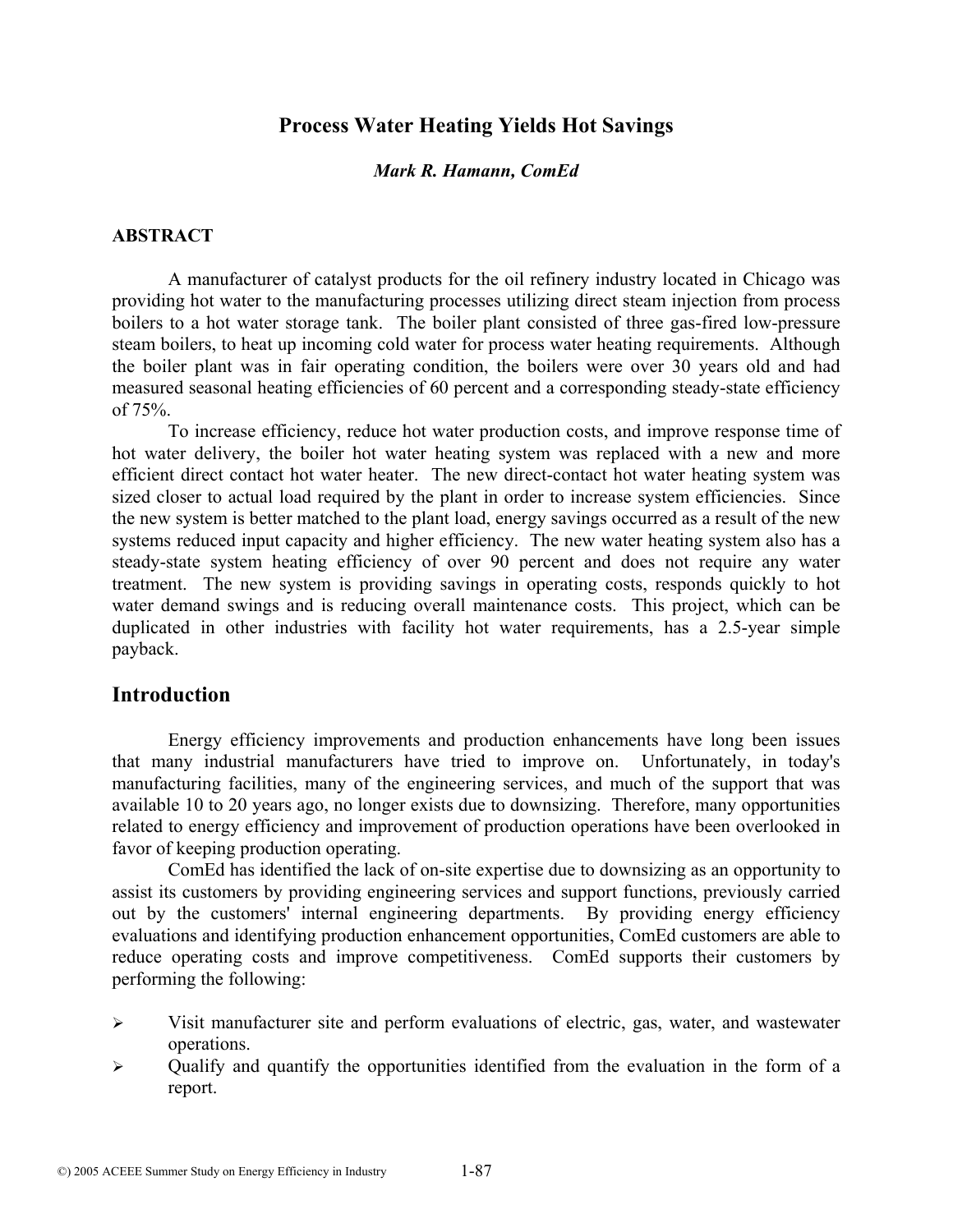- ¾ Review the opportunities and further quantify initial findings through a detailed engineering analysis.
- $\triangleright$  Review the detailed analysis with the manufacturer and pursue implementation of the opportunity.
- $\triangleright$  Implement the opportunity either directly through the utility or through a third party with project management support.

By following this format, the customer and utility both benefit by strengthening their relationship and potentially expanding production output of the customer.

This methodology was followed when a catalyst manufacturer for the oil refinery industry located in Northern Illinois participated in a plant-wide energy efficiency study sponsored by the City of Chicago's Department of Environment Industrial Rebuild Program (CIRP) and managed by ComEd. The City of Chicago offers the plant-wide studies free of charge to their industrial customers and also provides low or no-interest loans for implementation of the opportunities identified in the study. This program helps manufacturers identify technologies that increase production speeds, reduce operating costs and improve product quality and offers funding for implementation.

Upon visiting the customer's site, one opportunity to save energy and enhance productivity became apparent based on visual observations and discussions with plant management. That opportunity was to replace the existing boilers for producing process hot water (see Figure 1). Conversations with facility personnel indicated that the boilers were 30 years old and were being targeted for replacement. After performing a combustion efficiency test on the boilers, ComEd revealed that the combustion efficiency was 83%, which translated into a 75% steady-state efficiency (83% - 8% jacket losses). Three boilers, two operational and one standby, with a total combined rating of 65,000-MBh provide 15-psi steam for direct injection into a 10,000-gallon process hot water tank that supplies 310-gpm at 180°F hot water for process operations. The boiler system was originally designed for additional loads in the facility that eventually were removed or downsized. Therefore, boiler system capacity exceeded plant demand , which forced the boiler system to operate inefficiently at low fire most of the time. Continued boiler operation also meant use of water treatment chemicals and continued maintenance.

Additionally, due to the volume of the hot water storage tank, the time duration required to fill the 10,000-gallon process hot water storage tank also resulted in the boilers having a longer duty cycle. This equates to extended run times and increased natural gas usage. On average, the hot water storage tank was being filled when it fell below 86% capacity and stopped filling when it achieved 95% capacity. This narrow fill band was required due to the response rate of the hot water heating system versus plant hot water demand. The opportunity to replace the existing hot water heating system became apparent. The goal would be to find a new system that would reduce operating costs, improve productivity, improve response rates and minimize maintenance costs. Throughout the process, hot water is added either as a batch ingredient or as a wetting agent for filter operations. Due to confidentiality issues, the author could not further describe plant process operations that utilize process hot water in this paper. Through discussions with plant management however, the estimated total flow rate of process water distributed to various end uses is shown in Table 1.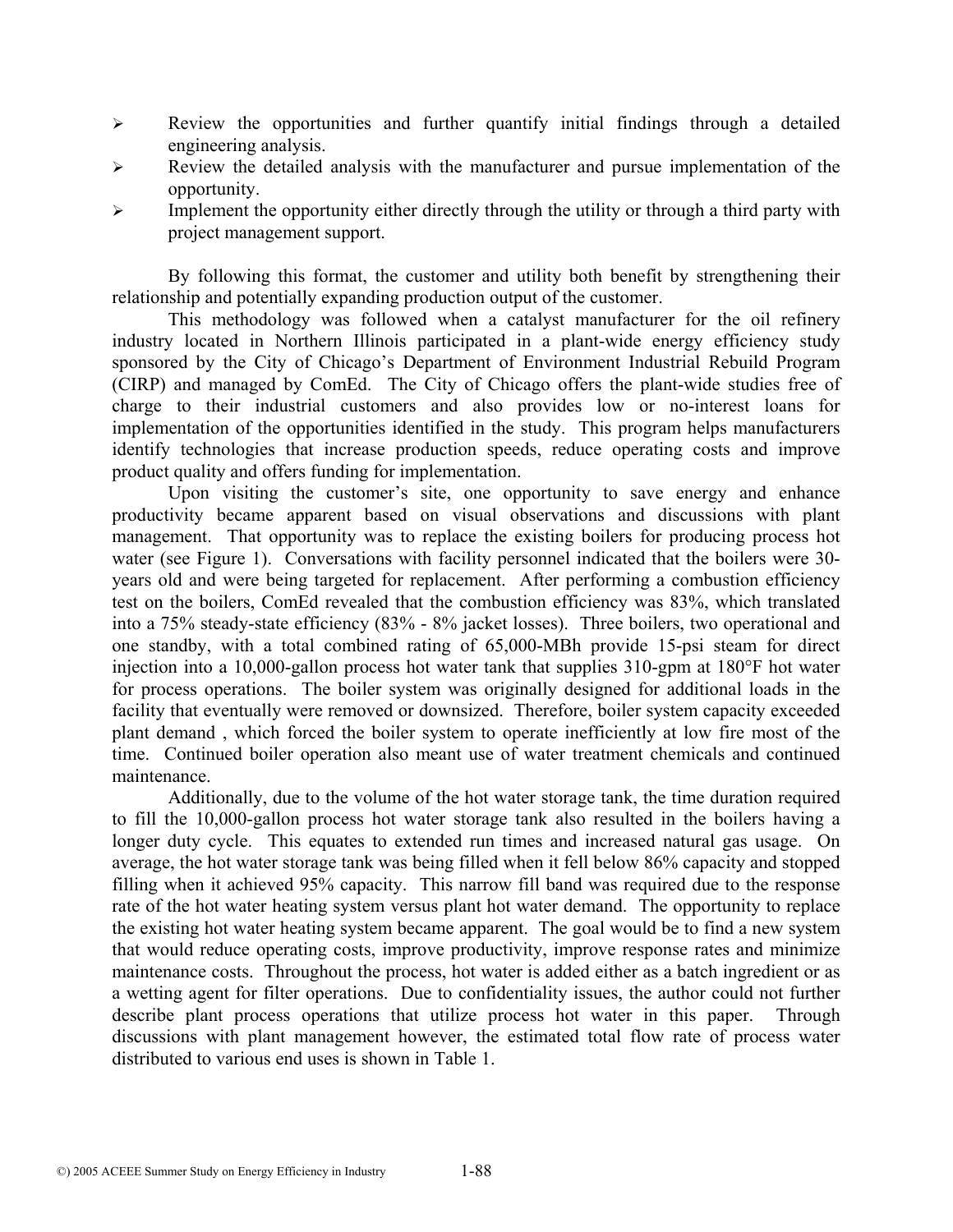### **Figure 1. Existing Steam Boiler Plant**



**Table 1. Annual Process Hot Water Usage**

|                                | # of         |                 |                          |                |              | Annual Vol. |      |
|--------------------------------|--------------|-----------------|--------------------------|----------------|--------------|-------------|------|
| <b>End Use</b>                 | <b>Units</b> | <b>Disposal</b> | Volume                   | Frequency      | Days/yr      | (mcf)       | %    |
| IA1                            |              | Batch           | 90.500<br>Ibs per batch  | 4 Batches/week |              | 80.681      | 1%   |
| A2                             |              | Batch           | 200.000<br>Ibs per batch | 3 Batches/day  | 200          | 2.139.594   | 14%  |
| Filters (50,000 lbs/hr/filter) | ົ            | Sewer           | Ibs/hr/filter<br>50.000  | 18 Hrs/Dav     | 200          | 6.418.781   | 42%  |
| Filters (25.000 lbs/hr/filter) |              | Sewer           | Ibs/hr/filter<br>25.000  | 18 Hrs/Dav     | 200          | 1.604.695   | 10%  |
| Drum Washers                   | 3            | Sewer           | lbs/hr/filter<br>25.000  | 18 Hrs/Dav     | 150          | 3.610.564   | 24%  |
| <b>Wet Scrubbers</b>           |              | Sewer           | qpm/scrubber             | 18 Hrs/Dav     | 200          | 57.615      | 0.4% |
|                                |              |                 |                          |                | <b>Total</b> | 13.911.929  |      |

# **Analysis**

Once the opportunity to replace the existing boiler system had been identified under the CIRP program, the site requested ComEd to coordinate and commission a detailed engineering study in order to determine the technical feasibility, pricing and system integration of an alternate hot water heating method. The study consisted of evaluating project economics, ability to interface with the existing process and floorspace availability. This study was performed at a cost of \$4,000 to the site. The new process heating system needed to:

- $\triangleright$  Operate safely
- $\triangleright$  Increase system efficiency
- $\triangleright$  Increase system reliability
- ¾ Decrease overall operating costs
- $\triangleright$  Provide ease of maintenance
- ¾ Produce 180°F water at 310-gpm
- $\triangleright$  Utilize a proven technology
- $\triangleright$  Reduce stack emissions
- $\triangleright$  Require minimal floorspace
- $\triangleright$  Demonstrate technical feasibility
- $\triangleright$  Demonstrate economic feasibility
- $\triangleright$  Integrate into the existing system seamlessly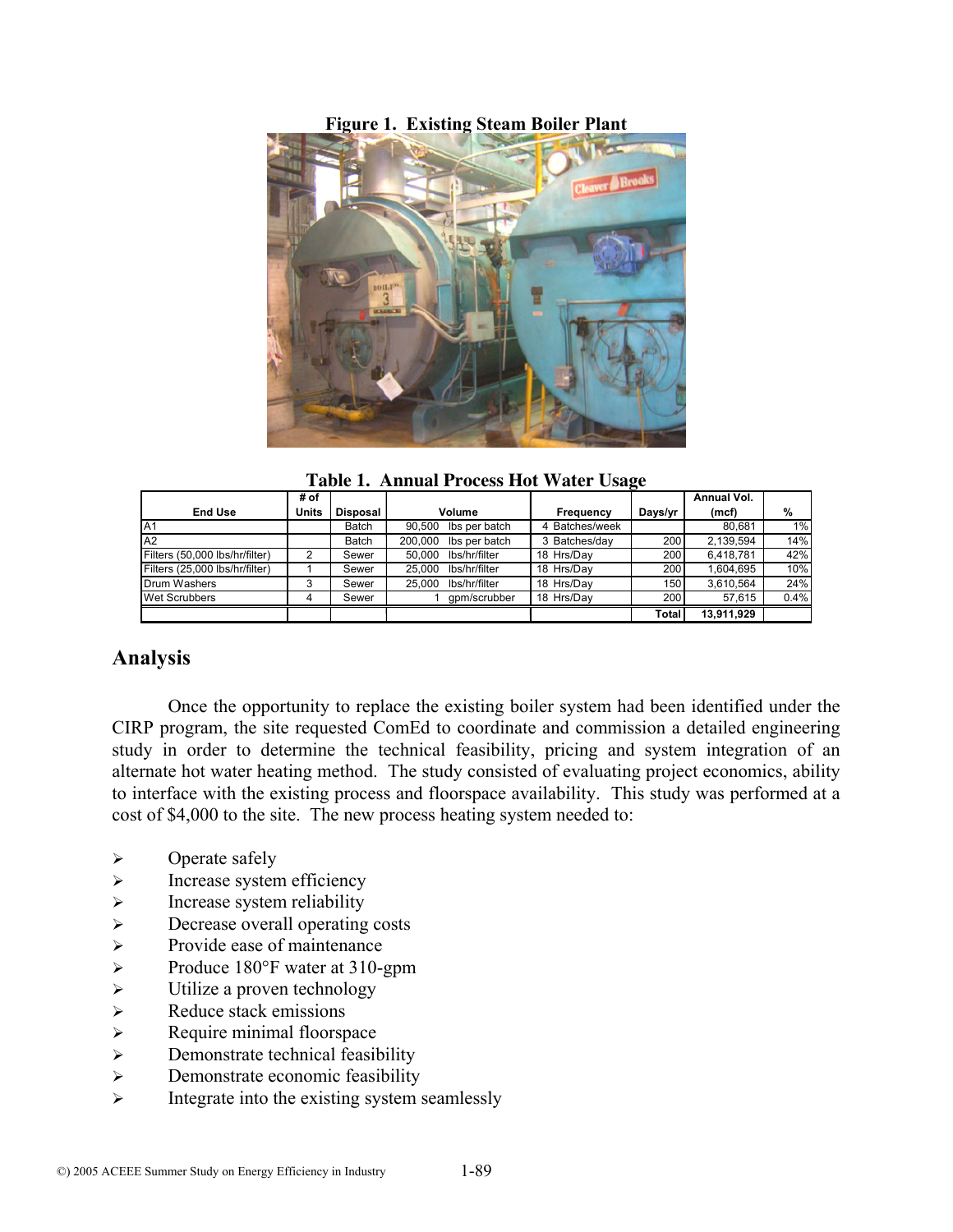ComEd was hired as the project manager for the detailed engineering study project to save the plant's engineering staff valuable time in researching an alternate technology. Since ComEd has contact with an extensive network of mechanical and electrical engineering firms as well as several manufacturers representatives', the overall design and costing of this project would be unbiased and provide the best project economics for the site. In addition, ComEd was able to utilize industry "best-practices" to provide a solution to the site that could improve operations, decrease costs, and improve system reliability. After several weeks of analysis, the results were presented to the facility for their review.

There were several technologies available to perform process water heating at the required rate. Competing technologies included high efficiency modular boilers, direct contact hot water heaters (DCWH), and electric boilers. DCWH was recommended for the following reasons:

- $\triangleright$  Proven reliability at other local installations ensures technology is available at all times
- $\triangleright$  Reduced operating costs:
	- o Fuel 99% efficiency equates to decreased fuel costs
	- o Maintenance Low maintenance allows personnel to focus on other maintenance activities
	- o Chemicals No water treatment necessary
- ¾ Produces 180°F water at 310 GPM which meets process requirements
- $\triangleright$  Safety of system Integrated PLC and flame safeguard controls
- $\triangleright$  Hot water recovery rates Faster recovery rate allows for increased product quality. This analysis, however, was not evaluated by ComEd as part of the study.
- $\triangleright$  Environmental impact Less stack emissions and water treatment chemicals
- ightharpoonup Reduced stack emissions due to water "scrubbing" the flue gases.  $CO<sub>2</sub>$  is dissolved in flue gas – forms a weak solution of carbonic acid (weaker than club soda)<sup>1</sup>
- $\triangleright$  Reduced footprint

 $\overline{a}$ 

- o 25-MMBtu unit footprint is 14' X 10' including burner assembly and gas train
- o Frees up floor space which is already at a premium
- $\triangleright$  Technically simple with "off-the-shelf" parts means that the unit is back up and running in the event of failure
- $\triangleright$  Good economic return 2.5 year simple payback
- ¾ Integration into existing boiler system (backup) standard controls and open communication added flexibility for system integration

The site decided to replace the existing hot water generation with the DCWH because the benefits of this system not only included fuel savings but also included product quality, maintenance, flexibility and other benefits.

Since the product produced at this site is a high value commodity, the site elected to keep the existing boiler system as a backup system. Controls for the DCWH and modification of existing boiler and storage tank PLC's had to be upgraded. The existing manual steam valves

<sup>&</sup>lt;sup>1</sup> Wulfinghoff, Donald R. 1999. *Energy Efficiency Manual. Pages 463-467*. Wheaton, Maryland: Energy Institute Press.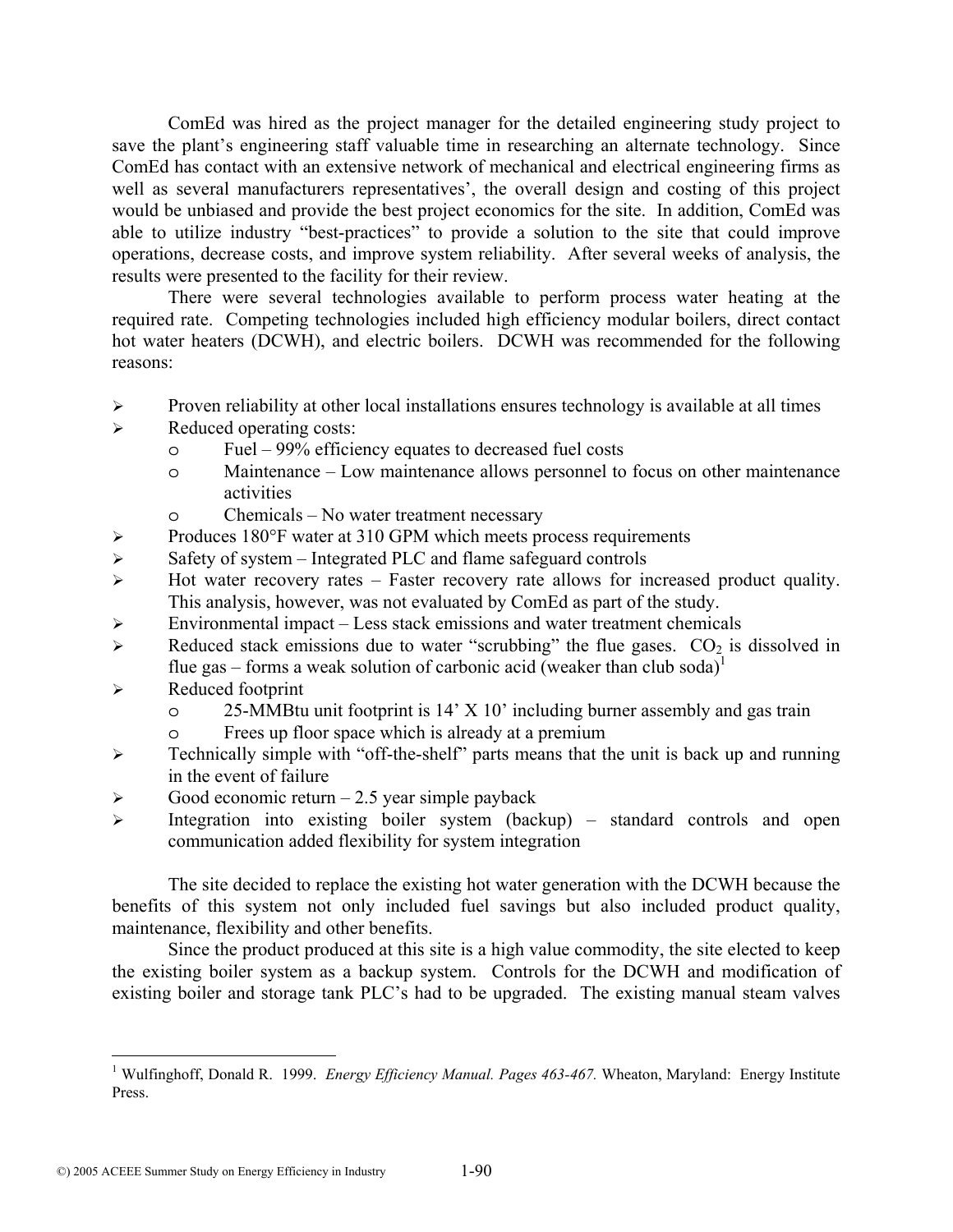had to be automated with pneumatic actuators. These changes added complexity to a fairly basic system, but increased system flexibility and reliability.

# **Technology Overview**

The Direct Contact Water Heater (DCWH) operates as its name implies. Cold inlet water enters the unit and is sprayed onto stainless steel packing material via a spray nozzle. Exhaust gases from the full-modulating burner assembly rise in a spiral vortex through this packing material and interact with the cascading water, which is then heated. The packing material is randomly packed in the unit and is arranged such that the water cascades down over the material. This increases residence time and the heat transfer rate. Due to the high heat transfer rate of this arrangement and the unit's compact size, the outlet temperature from the exhaust stack is typically 10°F higher than the inlet water temperature. The heated water then is collected in a small reservoir integral to the unit and is then pumped out to hot water processes via a circulating pump. Since the exhaust gases and the inlet water both operate at atmospheric pressure, the DCWH is not listed as a pressurized water vessel and did not require additional employee monitoring or city permitting. The non-pressurized vessel also afforded an extra level of site and personnel safety.

However, since the flue gas temperature can be 10°F above the inlet water temperature, it is primarily water vapor in the stack itself. Mixing with oxygen will cause this mixture to be somewhat corrosive so materials must be chosen with this in mind. Additionally, since the incoming water will mix with the flue gas, the cleanliness of the water could be compromised. For gaseous fuels, the water can be potable due to the clean burning nature of these fuels. However, if other types of fuels are used, the water may become contaminated and may not be potable<sup>2</sup>. Therefore, applications of this technology must be reviewed on a case-by-case basis for applicability. An overview of this technology is shown in Figure 2 below.

 2 Ludell Manufacturing – Division of Ellis Corporation. *Phone consultation with Mark Liberto and Donald Betts.*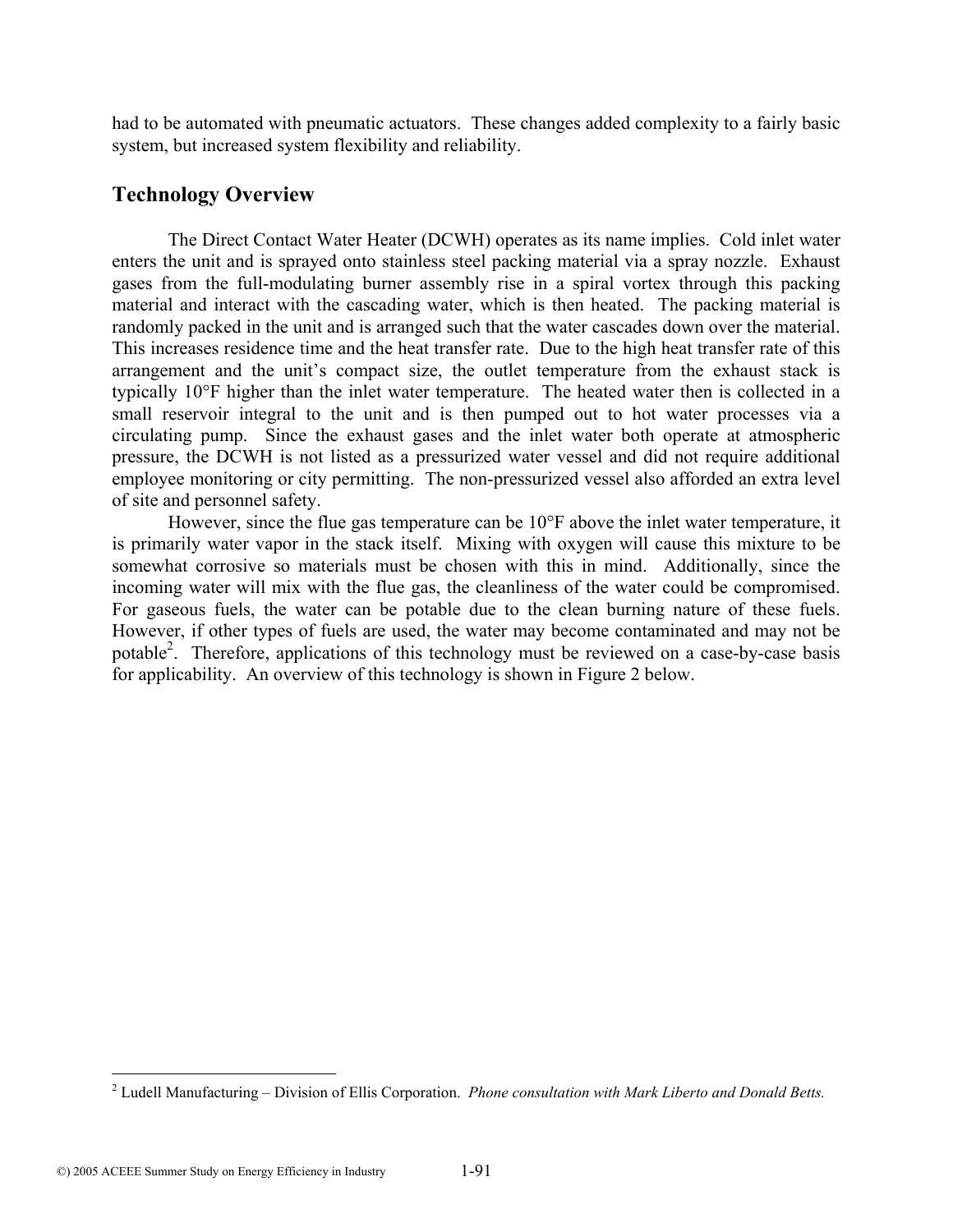

**Figure 2. DCWH (Courtesy of Ludell Manufacturing)** 

Additionally, the incoming water temperature, as shown in Figure 3, impacts the water heater efficiency. For this installation, the average annual incoming water temperature is 55°F.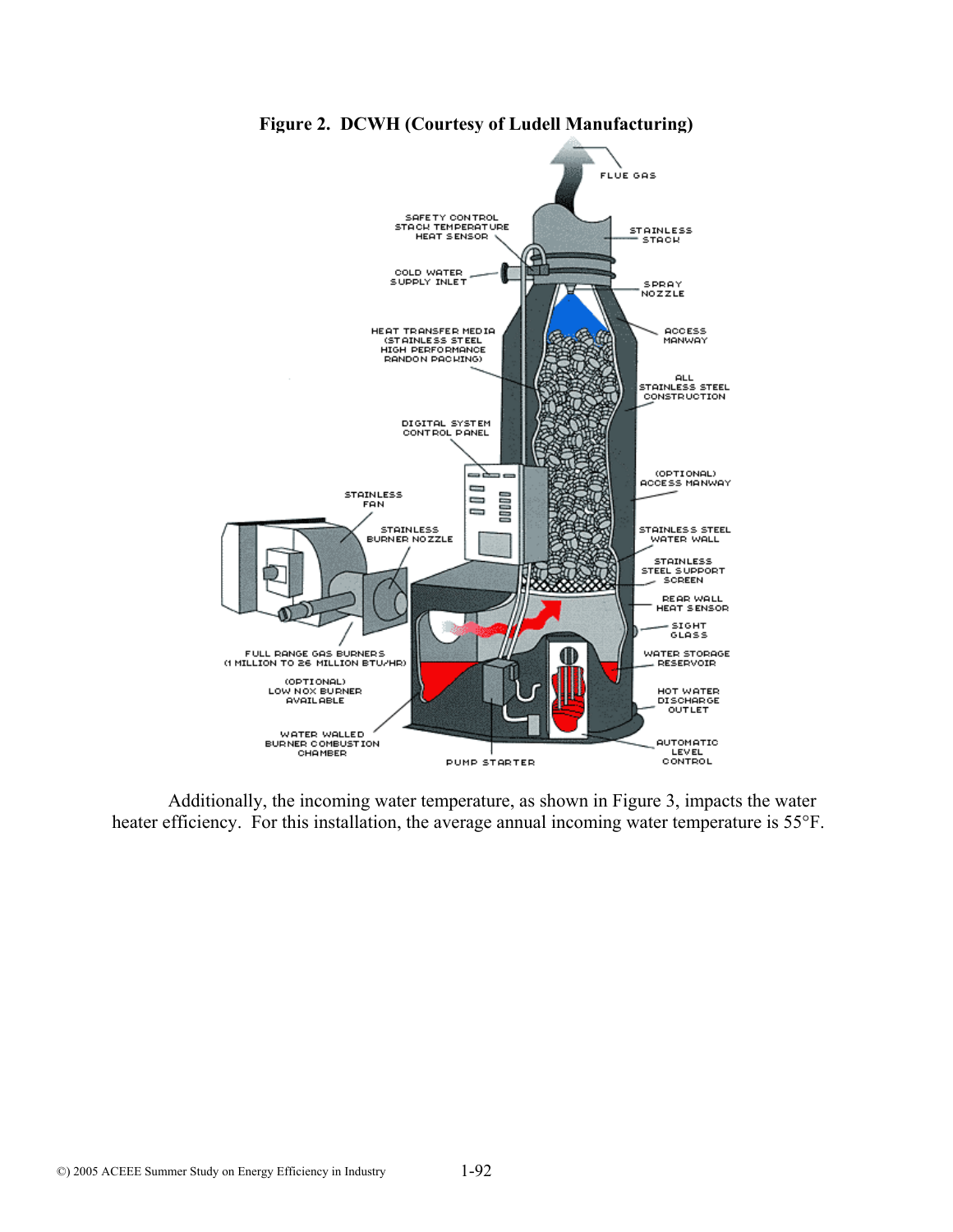

**Figure 3. DCWH Efficiency vs. Inlet Water Temperature** 

# **Results**

The facility decided to install the DCWH as the primary means of hot water generation and use the existing boiler system as backup. Based on existing hot water demands in the facility, it was determined that 20,000-MBh would be satisfactory. However, anticipating additional production growth in the future, a 25,000-MBh unit would was ordered and arrived at the site 7 weeks later.

The unit was installed on a 4" concrete reinforced pad capable of providing space for the unit itself plus the burner and gas train assemblies, transfer pump, and motor as well as providing room to operate the unit from the field installed control panel. The installation required 3 weeks, with two additional weeks for debugging and training for the operators. Once installed and operating, gas usage and water inlet and outlet temperatures were metered and logged on a monthly basis. This metered data enabled analysis of operations and adjustments based on inlet and outlet water temperature. This information was also used to determine actual project savings.

Since the DCWH installation was completed in late 2004, the site has been realizing an average fuel savings of \$700 per day or \$175,000 per year. Maintenance savings of \$8,000 per year and water treatment cost avoidance of \$22,000 per year are expected. Plant operators base energy savings on the tracking of energy and water usage via field installed metering plus manual logs. With a total site savings of \$205,000 per year from each of the above mentioned savings areas, the calculated simple payback period is estimated at 2.5 years. It is important to note that the above stated savings are averages. Actual savings will vary based on the type of product being manufactured and the duration of manufacture since each product requires a different level of hot water usage.

The DCWH, with its fast response rate, now cycles on when the hot water storage tank is at 50% capacity and turns off when the storage tank fills to 92% capacity. This increased fill band window equates into less natural gas usage and less overall operational costs. To fill the storage tank with hot water previously, it would have taken over 30 minutes. With the DCWH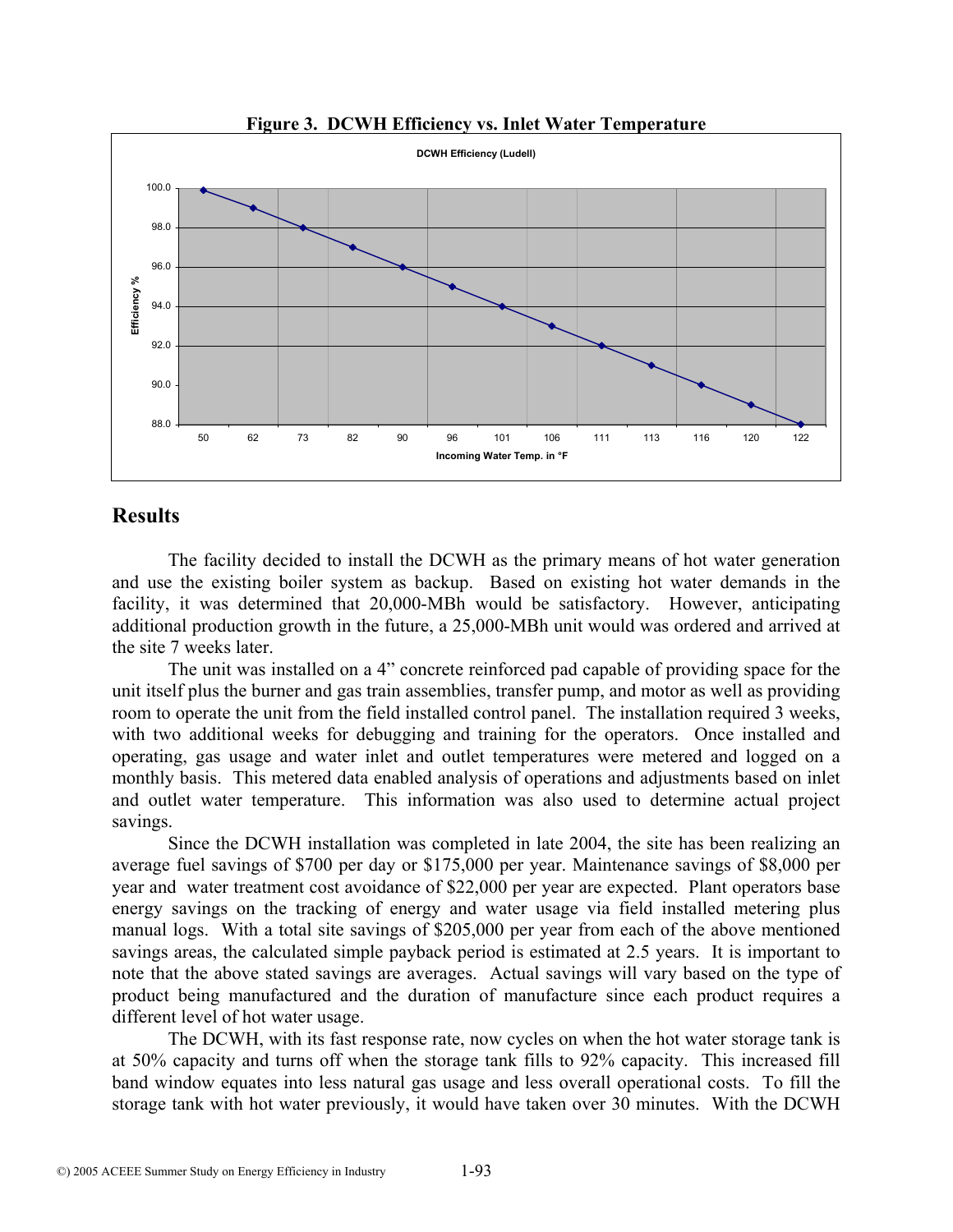system, total time required has gone down to less than 20 minutes largely in part due to the instantaneous heating of the water.

A calculation based on field recorded gas usage data from plant operators for the month of March is shown below in Figure 4. Data for this calculation was extracted from the inline metering upstream of the DCWH that was installed as part of this project. For the month of March, hot water usage was slightly above average however the cost of natural gas was considerably higher than forecasted. January and February 2005 data was not accurate due to unit startup issues that prevented a full month of data from being recorded. Therefore, the month of March is the first full month of credible data.

| March 2005 Natural Gas Consumption Analysis |                                                                                                          |                   |                           |                                                                  |  |  |  |  |  |  |
|---------------------------------------------|----------------------------------------------------------------------------------------------------------|-------------------|---------------------------|------------------------------------------------------------------|--|--|--|--|--|--|
|                                             |                                                                                                          |                   |                           |                                                                  |  |  |  |  |  |  |
|                                             | A1) Conversion Constant from scf to Therms:<br>A2) March 2005 Reported Therms:                           | 100<br>71,760     | $(100 \text{ scf/therm})$ |                                                                  |  |  |  |  |  |  |
|                                             | A3) Calculated scf from Reported Therms                                                                  | $\qquad \qquad =$ | A1                        | A2                                                               |  |  |  |  |  |  |
|                                             |                                                                                                          | $=$               | 100                       | *<br>71,760                                                      |  |  |  |  |  |  |
|                                             |                                                                                                          | $=$               | 7,176,000                 | scf                                                              |  |  |  |  |  |  |
| A)<br>B)<br>$\mathcal{C}$                   | March DCHW Usage (actual): 7,176,000<br>DCHW Steady State Efficiency:<br>Boiler Steady State Efficiency: | 99%<br>75%        | scf                       | $(Q)$ STP; 60 ${}^{\circ}$ F, 1 ATM)                             |  |  |  |  |  |  |
| D)                                          | Equivalent March Boiler Usage                                                                            | $\qquad \qquad =$ | (A                        | C<br>B)<br>X<br>$\prime$                                         |  |  |  |  |  |  |
|                                             |                                                                                                          | $=$<br>$=$        | 7,176,000<br>9,472,320    | 0.99<br>0.75<br>$\mathsf{x}$<br>scf                              |  |  |  |  |  |  |
| E)<br>F)                                    | Higher Heating Value (natural gas):<br>March 2005 Cost per Therm:                                        | 1,050<br>\$0.786  | BTU/scf                   |                                                                  |  |  |  |  |  |  |
| G)                                          | Consumption Savings (scf)                                                                                | $\equiv$          | (D)                       | A)                                                               |  |  |  |  |  |  |
|                                             |                                                                                                          | $=$               | 9,472,320                 | $-7,176,000$                                                     |  |  |  |  |  |  |
|                                             |                                                                                                          | $=$               | 2,296,320                 |                                                                  |  |  |  |  |  |  |
| H)                                          | \$ Savings                                                                                               | $\qquad \qquad =$ | (G                        | E<br>x 1 Therm/100,000 BTU x<br>F)<br>$\mathsf{x}$               |  |  |  |  |  |  |
|                                             |                                                                                                          | $=$               | 2,296,320                 | 1,050<br>0.00001<br>\$0.786<br>$\mathsf{x}$<br>$\mathsf{x}$<br>X |  |  |  |  |  |  |
|                                             |                                                                                                          | $=$               | \$18,952                  |                                                                  |  |  |  |  |  |  |

**Figure 4. March Natural Gas Savings Calculation** 

The turnkey installation of this technology at the site exceeded the original budget for this project due to the installation of additional technologies supporting the DCWH system requested by the site. Additional work that increased the total project costs included the integration of the existing boiler system with the DCWH for redundancy purposesand installation of pneumatic control valves to aid in the control and safe operation of the DCWH. In total, the project cost over \$500,000 to implement and consisted of the following key costs:

- $\triangleright$  Equipment & Material = \$275,000
- $\blacktriangleright$  Labor = \$180,000
- $\triangleright$  A/E Fees = \$67,000

If the DCWH unit were not incorporated with the existing boiler plant for reasons of redundancy, the total project cost would have been over \$350,000. The additional engineering, material and labor added costs to the base project once redundancy was desired and ultimately implemented.